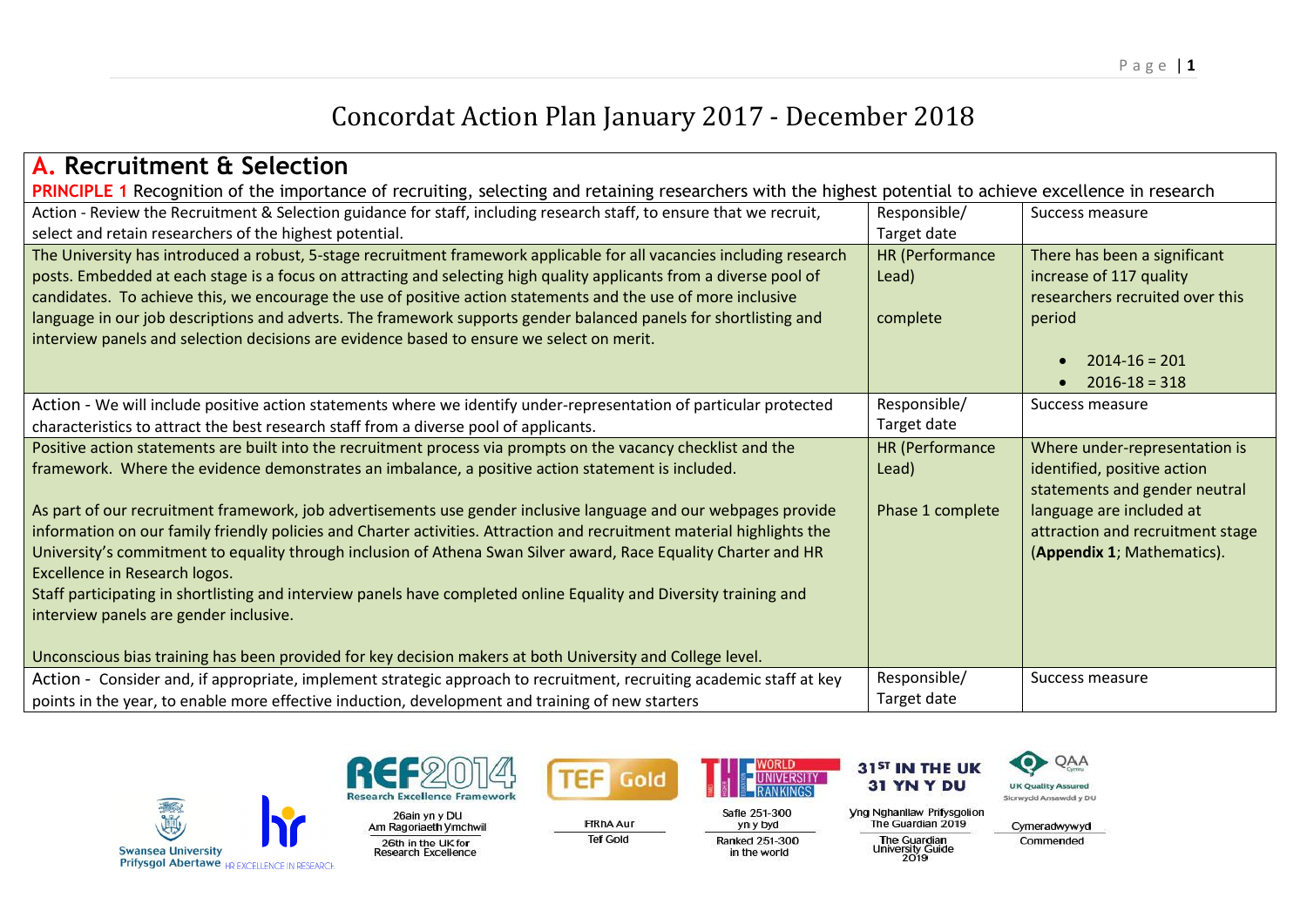| The University recruitment framework supports a strategic approach to recruitment based on: | HR (Performance  | Recruitment is linked to business |
|---------------------------------------------------------------------------------------------|------------------|-----------------------------------|
| Planning phase [September - December 2018]                                                  | Lead)            | planning and strategically        |
| Attraction phase [January - February 2019]                                                  |                  | informed to meet growth           |
| Interview phase [March - April 2019]                                                        | Attraction and   | commitments.                      |
| Induction and onboarding [September 2019]                                                   | recruitment      |                                   |
|                                                                                             | Planning phase   |                                   |
|                                                                                             | based on         |                                   |
|                                                                                             | strategically    |                                   |
|                                                                                             | informed growth  |                                   |
|                                                                                             | requirements     |                                   |
|                                                                                             | [September 2018- |                                   |
|                                                                                             | December 2018]   |                                   |

# **B. Recognition and Value**

PRINCIPLE 2 Researchers are recognised and valued by their employing organisation as an essential part of their organisation's human resources and a key component of their overall strategy to develop and deliver world-class research.

| Action - Undertake review of the current Swansea Leadership Framework to assess leadership skilling needs across the |                   |                                    |
|----------------------------------------------------------------------------------------------------------------------|-------------------|------------------------------------|
| academic community                                                                                                   |                   |                                    |
| In addition to Welsh Crucible, the University now provides a Leadership Skilling Framework which includes the        | HR (Learning &    | All Directors of Research from the |
| following modules and is linked to the University Leadership values:                                                 | Development Lead) | 7 Colleges are engaged in the      |
|                                                                                                                      |                   | CORE leadership development        |
| Using a Coaching Style to Lead : Level 1 (CORE Leadership Framework) 354 completions                                 | Currently in      | programme which forms part of      |
| Effective Feedback to Maximise Performance (CORE Leadership Framework) 379 completions                               | implementation-   | the University HR People Plan.     |
| Using a Coaching Style to Lead : Level 2 (CORE Leadership Framework) 174 completions                                 | the approach      |                                    |
| Impact and Influence (ENHANCED Leadership Framework) 80 completions                                                  | continues         |                                    |
| Change Leadership Masterclass (ENHANCED Leadership Framework) 146 completions                                        |                   |                                    |
| Strategic Thinking and Writing (ENHANCED Leadership Framework) – pilot November 2018                                 |                   |                                    |







**FfRhAAur** 

**Tef Gold** 



Safle 251-300 yn y byd Ranked 251-300 in the world



Sicrwydd Ansawdd y DU **Vng Nghanllaw Prifysgolion** 

31<sup>ST</sup> IN THE UK

31 YN Y DU

The Guardian 2019

The Guardian<br>University Guide<br>2019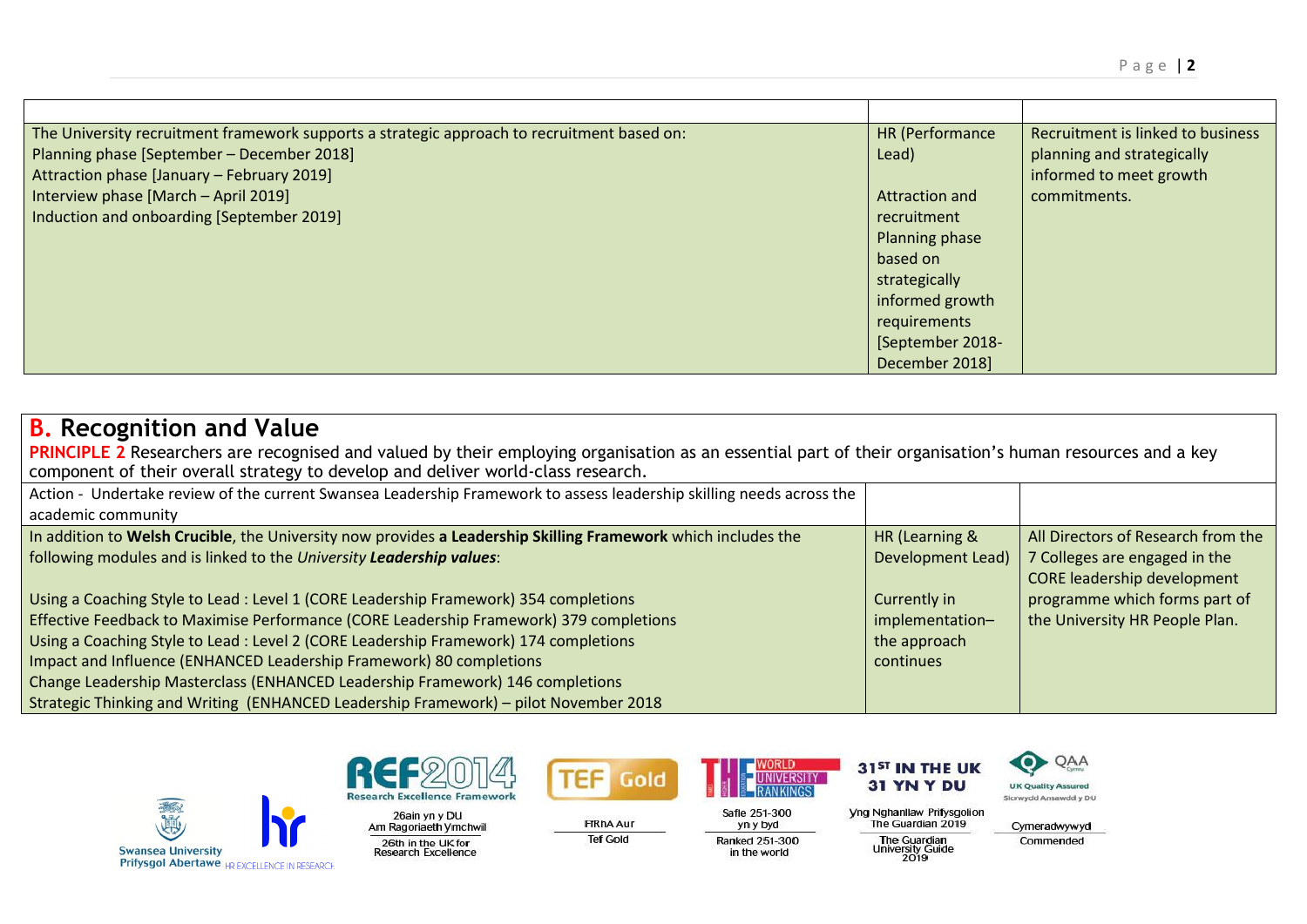| Action - Embed and monitor new process for transferring fixed term contracts to open ended                                                                                                                                                                                                                                                                                                                                                                                                                    |                                                                                                                       |                                                                                                                                                                                                                                                                                          |
|---------------------------------------------------------------------------------------------------------------------------------------------------------------------------------------------------------------------------------------------------------------------------------------------------------------------------------------------------------------------------------------------------------------------------------------------------------------------------------------------------------------|-----------------------------------------------------------------------------------------------------------------------|------------------------------------------------------------------------------------------------------------------------------------------------------------------------------------------------------------------------------------------------------------------------------------------|
| A systemised approach has been developed to identify colleagues with 4+ years' service who hold fixed term<br>appointments. There has been clear direction from HR Director regarding the management of these and clear<br>accountabilities agreed. MI has been developed and utilised to understand scale to enable action proactively and<br>appoint to permanent fixed funded positions.                                                                                                                   | HR (Head of HR<br><b>Business Partnering</b><br>& Policy, Process,<br><b>Risk and</b><br>Compliance Lead)<br>Complete | All eligible research staff<br>systematically transferred to<br>open-ended contracts<br>Monthly compliance reports<br>monitor progress.<br>Reduction of number of<br>researchers on fixed term<br>contracts with 4 years or more<br>service.<br>$2016 - 53$<br>$2017 - 39$<br>$2018 - 1$ |
| Action: Consider mechanisms for reward and recognition that may be appropriate for research staff, and<br>communicate existing and new schemes via all staff roadshows                                                                                                                                                                                                                                                                                                                                        |                                                                                                                       |                                                                                                                                                                                                                                                                                          |
| Researchers are represented in the prestigious University Research and Innovation Awards where we celebrate a<br>wide range of the exceptional research and innovation taking place at the University, and the impact this is having<br>across the world. Categories include 'outstanding research supervision', 'R&I Rising Star - Post graduate', 'R&I Rising<br>Star - Early Career'.<br>Researchers have the opportunity to enter the Research as Art competition which provides a platform for students, | HR (Reward and<br>Recognition Lead) /<br><b>RSWG</b><br>Complete - the<br>approach continues                          | Researchers represented in<br>University awards<br><b>Cycle to Work scheme</b><br>commenced July 2016 - utilised<br>by 14 Research Staff (11% total                                                                                                                                      |
| researchers and staff at Swansea University to convey the importance of their research. Researchers placed as follows:<br>$2018 - 2x$ runner up<br>2017 - Overall winner                                                                                                                                                                                                                                                                                                                                      |                                                                                                                       | staff)<br>Childcare Vouchers - for the<br>period 2016-17 and 2017-18 a                                                                                                                                                                                                                   |







**FfRhAAur** 

**Tef Gold** 





Ranked 251-300 in the world



31<sup>ST</sup> IN THE UK

31 YN Y DU

**Yng Nghanllaw Prifysgolion<br>The Guardian 2019** 

The Guardian<br>University Guide<br>2019

Cymeradwywyd

Commended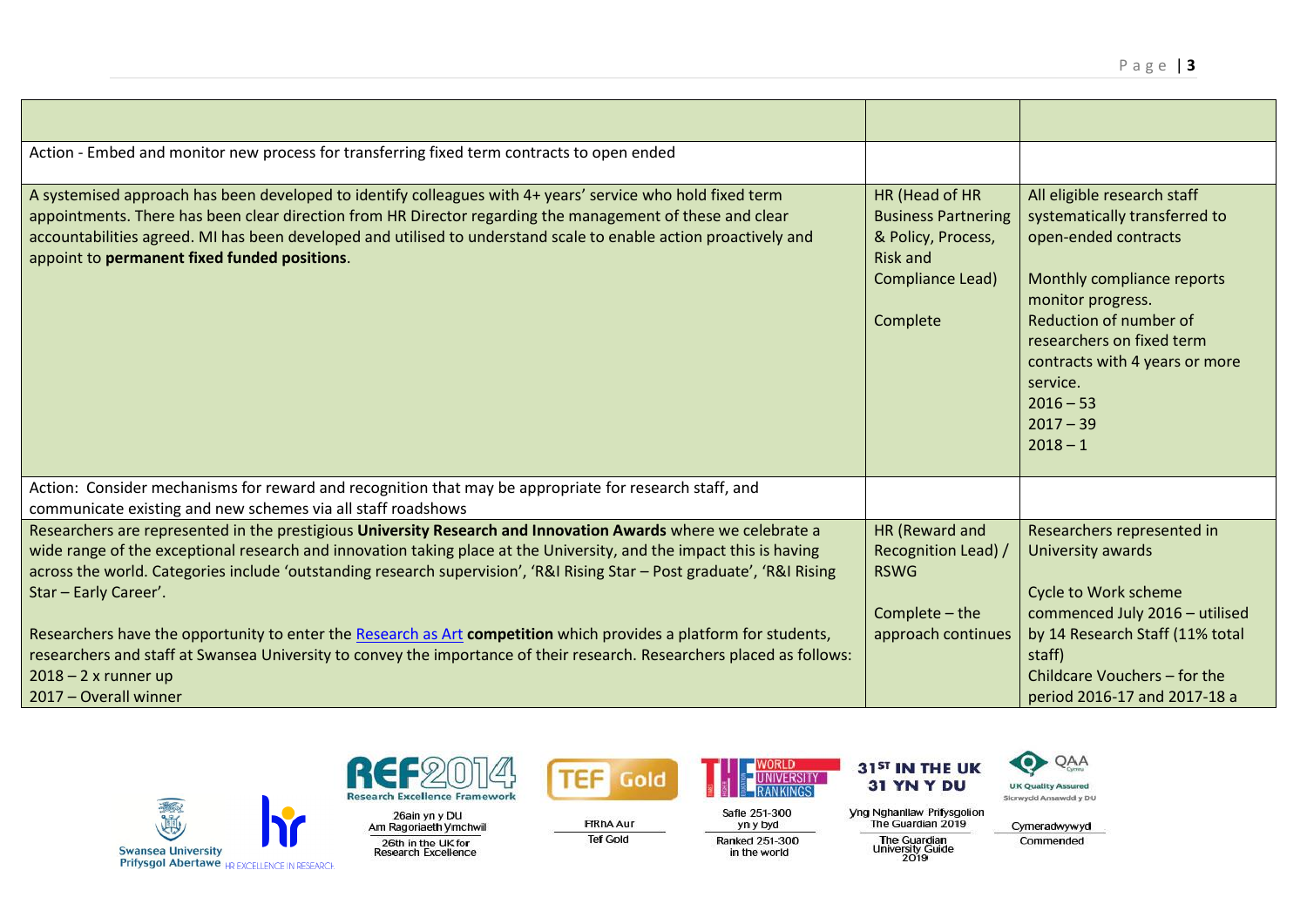| 2016 - Award for 'Connection with the Natural World', 'Connection with people,' 5 x Runner up<br>Recognition has been through the University's Inspiring Women's series - a range of successful and inspiring women<br>that work, study and support Swansea University, both past and present. This year's theme was "lift as you climb", so<br>focussing on how our inspiring women have used their success to help others achieve, or to affect positive change.<br>Out of the 12 inspiring women, one was a member of research staff from School of Medicine.<br>Our Uni Rewards (OUR) is a benefit scheme which is available to all of our employees, including our research<br>colleagues. Annual roadshows are available for all to attend and are widely publicised across the university and during<br>the Staff Induction session. |                                                                                                                                                                                                  | total 53 Research staff have<br>joined the Scheme (17% total<br>staff) - this is a higher uptake for<br>research staff as compared to the<br>pool of staff which is currently at<br>12%. |
|---------------------------------------------------------------------------------------------------------------------------------------------------------------------------------------------------------------------------------------------------------------------------------------------------------------------------------------------------------------------------------------------------------------------------------------------------------------------------------------------------------------------------------------------------------------------------------------------------------------------------------------------------------------------------------------------------------------------------------------------------------------------------------------------------------------------------------------------|--------------------------------------------------------------------------------------------------------------------------------------------------------------------------------------------------|------------------------------------------------------------------------------------------------------------------------------------------------------------------------------------------|
| Action - Introduce institutional values for academic and research staff to mirror the values approach piloted for<br>professional services staff                                                                                                                                                                                                                                                                                                                                                                                                                                                                                                                                                                                                                                                                                            |                                                                                                                                                                                                  |                                                                                                                                                                                          |
| Academic and research community engagement has identified five value themes and the following combined<br>statement:<br>We work together within a creative, curious, inclusive and happy community that promotes flexibility and originality to<br>inspire life-changing development and knowledge-sharing for the benefit of all.                                                                                                                                                                                                                                                                                                                                                                                                                                                                                                          | Deputy Pro-Vice-<br>Chancellor &<br><b>Academic Values</b><br>Lead<br>Phase 1 Complete<br>Work currently<br>underway to<br>implement values<br>expectations across<br>academic and<br>researcher | The University Senior<br>Management Team has endorsed<br>an Institutional values statement                                                                                               |







**FfRhAAur** 

**Tef Gold** 



Safle 251-300 yn y byd Ranked 251-300 in the world



**Yng Nghanllaw Prifysgolion<br>The Guardian 2019** The Guardian<br>University Guide<br>2019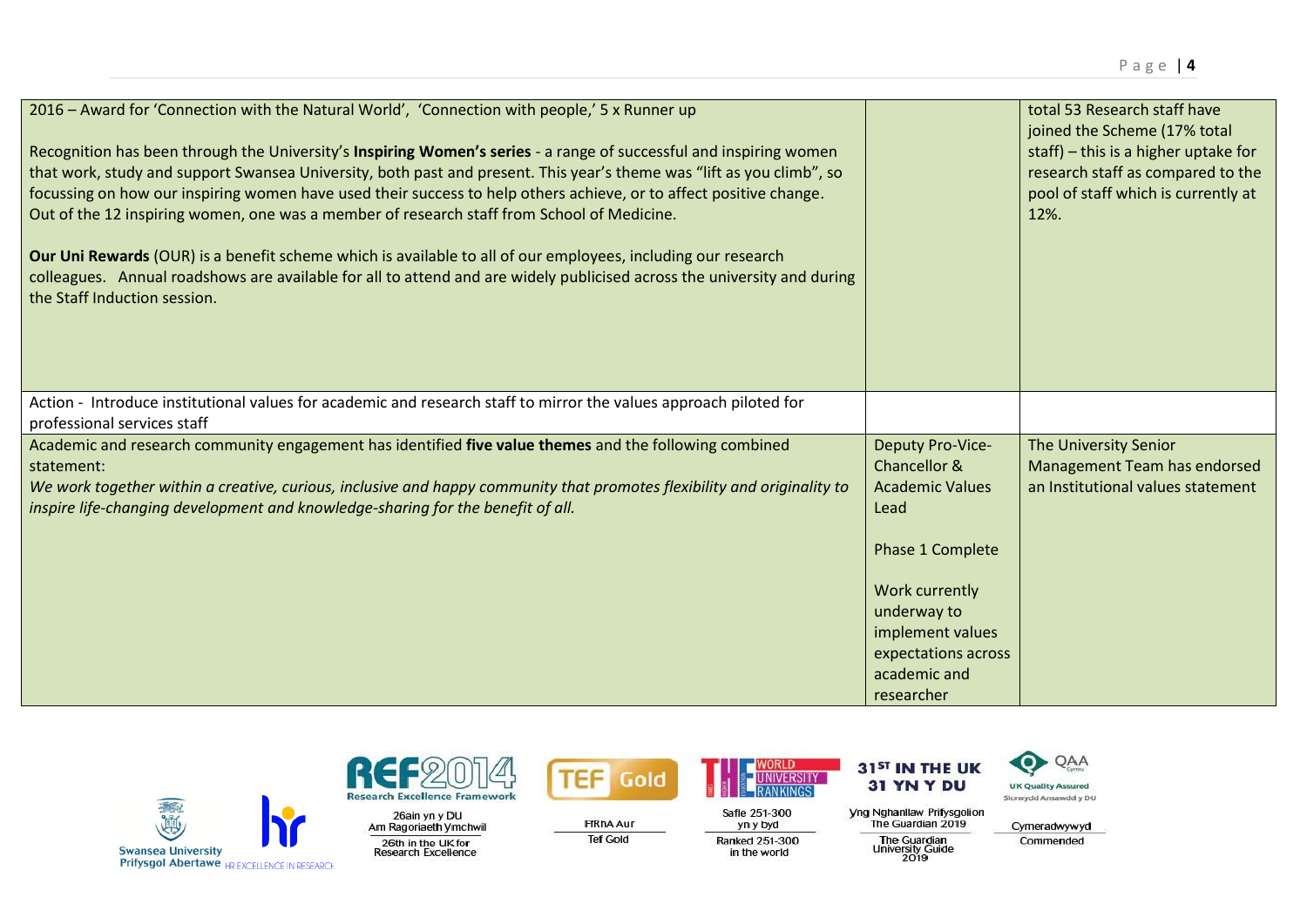| Action - PIs who manage research staff will be invited to participate in 360 leadership feedback against an agreed set                                                                                                                                                                                                                                                                                                                                                                                                                                                                                                                                                      | communities to<br>mirror professional<br>services<br>communities so<br>that individuals<br>understand and<br>apply the values in<br>their daily work |                                                                                                                                                                  |
|-----------------------------------------------------------------------------------------------------------------------------------------------------------------------------------------------------------------------------------------------------------------------------------------------------------------------------------------------------------------------------------------------------------------------------------------------------------------------------------------------------------------------------------------------------------------------------------------------------------------------------------------------------------------------------|------------------------------------------------------------------------------------------------------------------------------------------------------|------------------------------------------------------------------------------------------------------------------------------------------------------------------|
| of leadership expectations                                                                                                                                                                                                                                                                                                                                                                                                                                                                                                                                                                                                                                                  |                                                                                                                                                      |                                                                                                                                                                  |
| Leadership Values developed in 2015 for all Leaders (G9+ with line management). Values introduced into all new<br>Professional Services Leadership Job Descriptions as mandatory since 2015<br>360 Leadership Values feedback introduced into the PDR since 2015:<br>Began with a small SMT pilot group in 2015 to assess viability<br>Individual, Line Manager and a selection of peers and direct reports complete assessments of performance<br>against leadership values<br>Feedback is uploaded into the PDR to enable a meaningful conversation and agree outcomes based on this<br>discussion.<br>Participation has grown as follows:<br>$2015 - 27$<br>$2018 - 421$ | HR (Learning &<br>Development Lead)                                                                                                                  | 171 Academic Leaders with line<br>management responsibilities<br>participated in 360 leadership<br>feedback in 2018 and received<br>feedback on their leadership |
| The job descriptions of Research leaders to be reviewed and aligned with Academic Career Pathways                                                                                                                                                                                                                                                                                                                                                                                                                                                                                                                                                                           |                                                                                                                                                      |                                                                                                                                                                  |
| Every College has a range of dedicated research leadership roles, including roles such as Directors of Research/Chairs<br>of Research Committee, Directors of Postgraduate Research.<br>The purpose of this resource is to ensure that the College environment enables quality research and removes barriers                                                                                                                                                                                                                                                                                                                                                                | <b>HR (Performance</b><br>Lead)<br>Further                                                                                                           | Research leaders' job descriptions<br>are aligned to academic Career<br>Pathways                                                                                 |
| that prevent this from being achieved.                                                                                                                                                                                                                                                                                                                                                                                                                                                                                                                                                                                                                                      | development now                                                                                                                                      |                                                                                                                                                                  |







**Tef Gold** 



Safle 251-300 yn y byd Ranked 251-300 in the world



The Guardian<br>University Guide<br>2019

 $\bullet$ 

Cymeradwywyd Commended

**UK Quality Assured** 

Sicrwydd Ansawdd y DU

QAA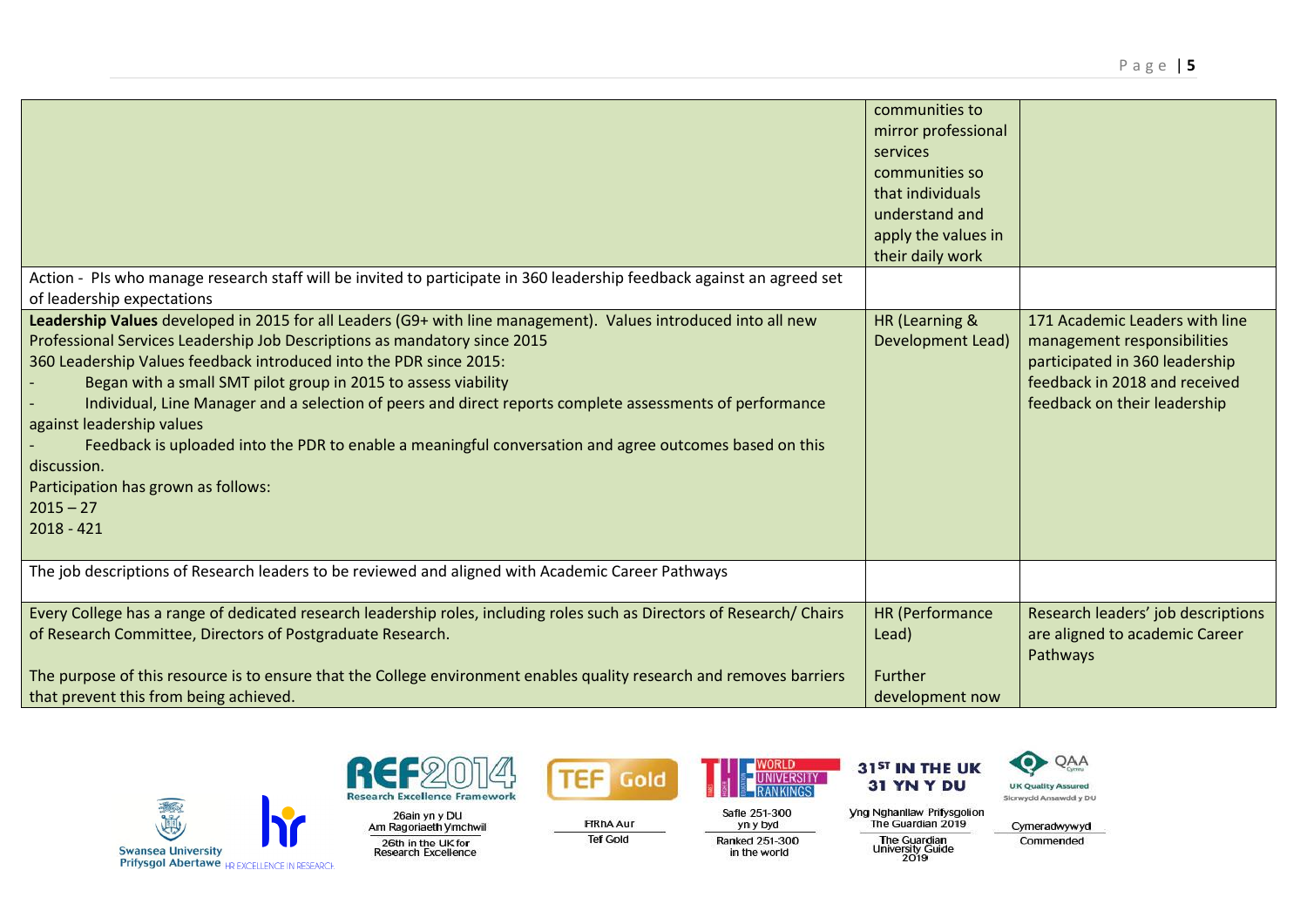| Job descriptions have been developed for a range of roles, which are aligned with Academic Career Pathways (ACP).<br>Work is in progress for the outstanding positions.<br>The ACP scheme is designed to ensure that academic strengths whether in research, teaching, the wider student | required on<br>Director of<br>Research roles  |                                                                                                                                                                                                                                                                                                                                  |
|------------------------------------------------------------------------------------------------------------------------------------------------------------------------------------------------------------------------------------------------------------------------------------------|-----------------------------------------------|----------------------------------------------------------------------------------------------------------------------------------------------------------------------------------------------------------------------------------------------------------------------------------------------------------------------------------|
| experience, leadership or innovation and engagement, are all appropriately recognised, developed, valued, and<br>rewarded.                                                                                                                                                               |                                               |                                                                                                                                                                                                                                                                                                                                  |
| Action - Promote Swansea University as a great place to work for research staff through notification of the "Our Uni<br>Rewards" scheme at recruitment stage                                                                                                                             |                                               |                                                                                                                                                                                                                                                                                                                                  |
| All individuals who join Swansea automatically receive an Our Uni Rewards account and a Swansea University discount<br>card, within 1 month of joining.                                                                                                                                  | HR (Recognition &<br>Reward Lead)<br>Complete | Scheme in place and publicised<br>via:<br>(i) Welcome pack which is sent to<br>each individual within 1 month of<br>joining<br>(ii) Recognition & Reward Lead<br>attends all Induction and New<br><b>Manager Induction programmes</b><br>to talk new employees/managers<br>through the scheme<br>https://www.ourunirewards.co.uk |

## **C. Support and Career Development**

**PRINCIPLE 3** Researchers are equipped and supported to be adaptable and flexible in an increasingly diverse, mobile, global research environment. PRINCIPLE 4 The importance of researchers' personal and career development, and lifelong learning, is clearly recognised and promoted at all stages of their career.

| Action - Utilise the newly nominated College representatives on the RSWG to develop greater collaboration and |             |                             |
|---------------------------------------------------------------------------------------------------------------|-------------|-----------------------------|
| networking amongst research staff and across colleges                                                         |             |                             |
| The College representatives on the Research Staff Working Group (RSWG) initiated and developed a              | <b>RSWG</b> | Over 70 people attended the |
| Researcher Information Day which was held on 30.11.17, and supported by Professional Services Directorates    | complete    | Researcher Information Day  |







**FfRhAAur** 

**Tef Gold** 



yn y byd Ranked 251-300 in the world



31<sup>ST</sup> IN THE UK

31 YN Y DU

**Vng Nghanllaw Prifysgolion** 

The Guardian 2019

The Guardian<br>University Guide<br>2019

Sicrwydd Ansawdd y DU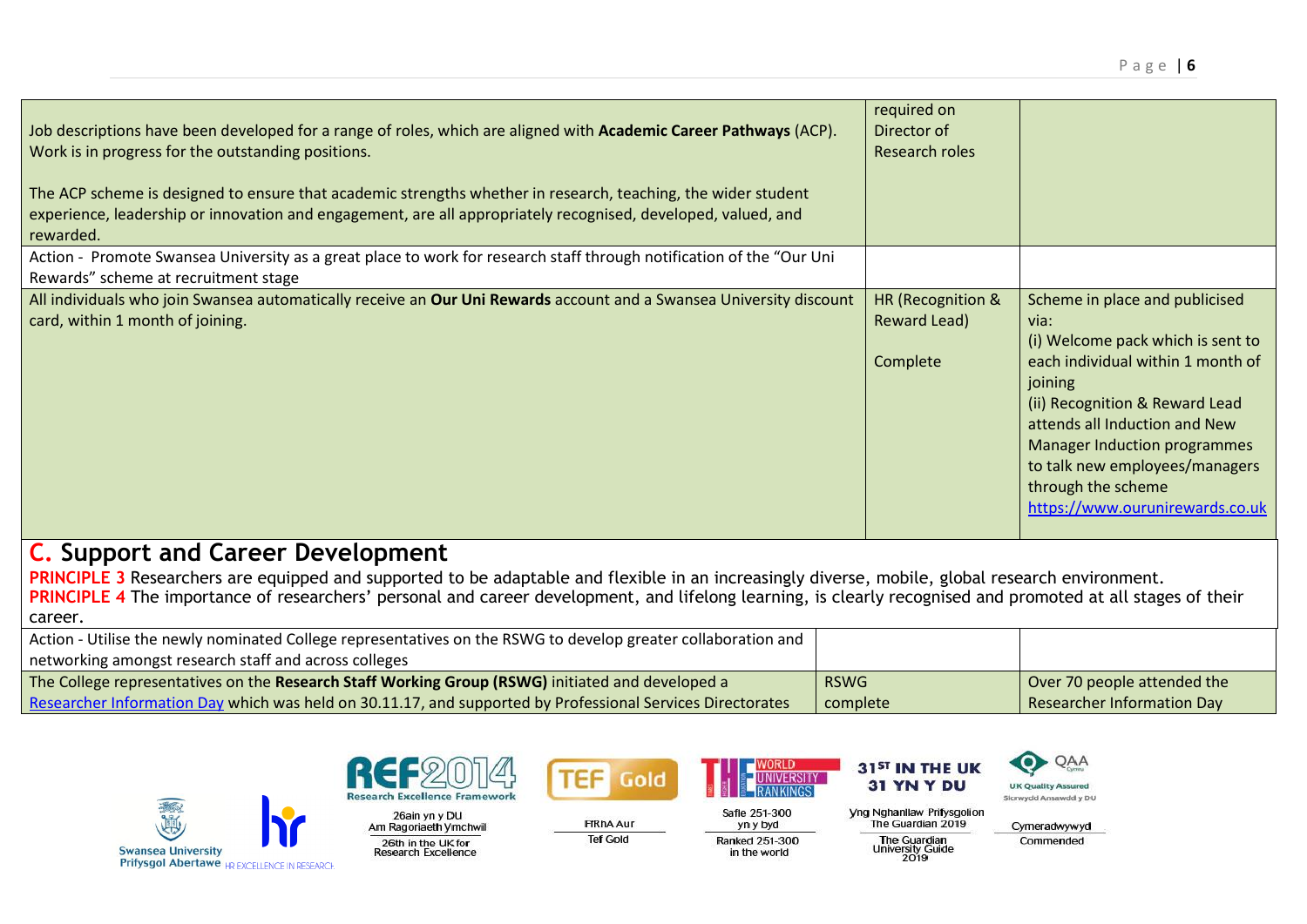| such as HR, REIS and Academic Services (via the PGR Office). The purpose of the day was to:<br>enable researchers to network with researchers, Academic and Professional Services staff across the<br><b>University</b><br>provided an opportunity to celebrate the contribution that Research Staff make at Swansea University<br>and further afield<br>increase their awareness of the breadth and depth of support available to researchers in order to meet<br>individual needs<br>discuss principles of the Concordat action plan to support the career development of researchers<br>70 people attended, and feedback was that this was an essential step in the right direction for research staff<br>and post-graduate research (PGR) students to learn more about the Concordat Action Plan to support the<br>career development of research staff, rights and responsibilities, and to help identify priorities moving forward.<br>The College representatives together with the College Hub Managers receive a monthly report on the new<br>research staff in their Colleges in order for them to make contact, network and advise them on services and<br>support available. | HR (Learning &<br><b>Development Manager)</b><br>Complete                                                         | enabling greater collaboration<br>and networking amongst research<br>staff and across both campus<br>Improved communication<br>between College representatives,<br><b>College Hub Managers and</b><br>researchers through the<br>development and implementation<br>of a monthly report that<br>highlights new research staff in<br>their Colleges in order for them to<br>make contact, network and advise<br>new research staff on the services<br>and support available to them. |
|------------------------------------------------------------------------------------------------------------------------------------------------------------------------------------------------------------------------------------------------------------------------------------------------------------------------------------------------------------------------------------------------------------------------------------------------------------------------------------------------------------------------------------------------------------------------------------------------------------------------------------------------------------------------------------------------------------------------------------------------------------------------------------------------------------------------------------------------------------------------------------------------------------------------------------------------------------------------------------------------------------------------------------------------------------------------------------------------------------------------------------------------------------------------------------------|-------------------------------------------------------------------------------------------------------------------|------------------------------------------------------------------------------------------------------------------------------------------------------------------------------------------------------------------------------------------------------------------------------------------------------------------------------------------------------------------------------------------------------------------------------------------------------------------------------------|
| Action - Systematically plan and develop training opportunities for research staff in partnership with internal<br>experts, and research staff via the CROS survey and RSWG                                                                                                                                                                                                                                                                                                                                                                                                                                                                                                                                                                                                                                                                                                                                                                                                                                                                                                                                                                                                              |                                                                                                                   |                                                                                                                                                                                                                                                                                                                                                                                                                                                                                    |
| Researchers at Swansea have a range of learning and training opportunities designed and developed to meet<br>individual and University needs. These are delivered by Professional Services Directorates (including HR<br>Learning & Development, REIS, ISS, Estates and Academic Services), as well as by external experts in their field.<br>The purpose of this development via classroom based delivery, one to one support or external events is to meet<br>individual learning needs and preferred styles of learning. Modules are developed with internal experts, and<br>research staff via the CROS survey and RSWG. These range from 'Successfully securing your next role - CV<br>Writing Workshop' to 'How to Peer-Review Research Manuscripts for Journals ', and are listed in Appendix 2.                                                                                                                                                                                                                                                                                                                                                                                  | HR (Learning &<br>Development), REIS, ISS,<br><b>Estates and Academic</b><br>Services, RSWG<br>Programme in place | During 2017-18 1,500 staff<br>attended research related training<br>University wide researcher<br>development programme<br>designed, developed and<br>implemented.<br>Development reviewed to ensure                                                                                                                                                                                                                                                                               |
| 87.5% research staff report that they have engaged in CPD over the last 12 months compared to 86.07%<br>nationally (CROS 2017).                                                                                                                                                                                                                                                                                                                                                                                                                                                                                                                                                                                                                                                                                                                                                                                                                                                                                                                                                                                                                                                          |                                                                                                                   | it is fit for purpose and informed<br>by researcher feedback to shape                                                                                                                                                                                                                                                                                                                                                                                                              |







**Tef Gold** 



Safle 251-300 yn y byd Ranked 251-300 in the world



**Yng Nghanllaw Prifysgolion<br>The Guardian 2019** The Guardian<br>University Guide<br>2019

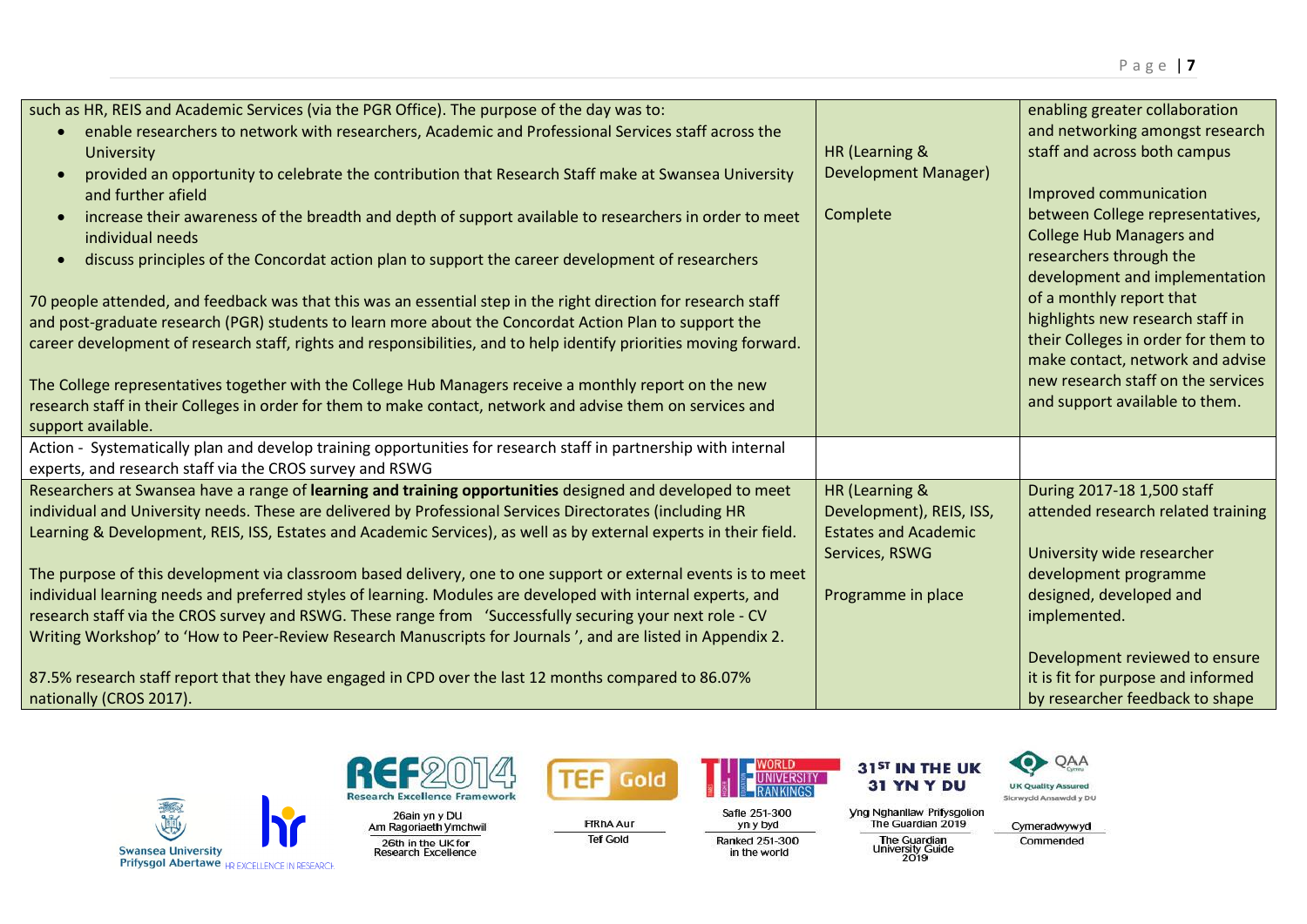| We ensure via our Learning & Development Manager that all colleagues are engaged and receive monthly<br>updates on forthcoming training sessions available, plus the new Learning & Development bulletin that<br>highlights forthcoming CPD.<br>CROS results used to inform the 2017-18 and 2018-19 development for researchers. 2017-18 and 2018-19<br>development activities included in Appendix 2                                                                                                  |                                                             | future requirements                                                                                                                                                                                                                                                                                                                     |
|--------------------------------------------------------------------------------------------------------------------------------------------------------------------------------------------------------------------------------------------------------------------------------------------------------------------------------------------------------------------------------------------------------------------------------------------------------------------------------------------------------|-------------------------------------------------------------|-----------------------------------------------------------------------------------------------------------------------------------------------------------------------------------------------------------------------------------------------------------------------------------------------------------------------------------------|
| Action: At induction, provide research staff with specific guidance on University development opportunities<br>including research ethics and integrity                                                                                                                                                                                                                                                                                                                                                 |                                                             |                                                                                                                                                                                                                                                                                                                                         |
| Staff induction has been revised to ensure new research staff are aware of the University's commitment to<br>supporting researchers, development opportunities available, including research ethics and integrity.<br>The Learning & Development Manager attends all inductions, in order to:<br>build up a relationship with new researchers<br>clarify the requirement for research ethics and integrity training<br>share learning and development opportunities and how to access this development | HR (Learning &<br>Development Manager)<br>From January 2017 | Researchers are clear on<br>development opportunities<br>Concordat to support the career<br>development of researchers / HR<br><b>Excellence in Research Award</b><br>have been included in all staff<br>inductions since May 2016 with<br><b>Research Ethics and Integrity</b><br>mandatory training included since<br>September 2018. |
| Action - Maintain high participation rates by research staff in the annual professional development review, to<br>enable dialogue about performance and professional development                                                                                                                                                                                                                                                                                                                       |                                                             |                                                                                                                                                                                                                                                                                                                                         |
| The annual Professional Development Review (PDR) is held between individuals and their line manager<br>between September - November, with interim reviews held between March - May. It directly links<br>development opportunities (highlighted in Appendix 2) to the development discussion in a clear and<br>transparent way.                                                                                                                                                                        | <b>Human Resources</b>                                      | In the last 4 years we have<br>achieved and sustained a sector<br>leading professional development<br>review completion rate.                                                                                                                                                                                                           |













The Guardian<br>University Guide<br>2019

31<sup>ST</sup> IN THE UK



Cymeradwywyd Commended

**FfRhAAur Tef Gold**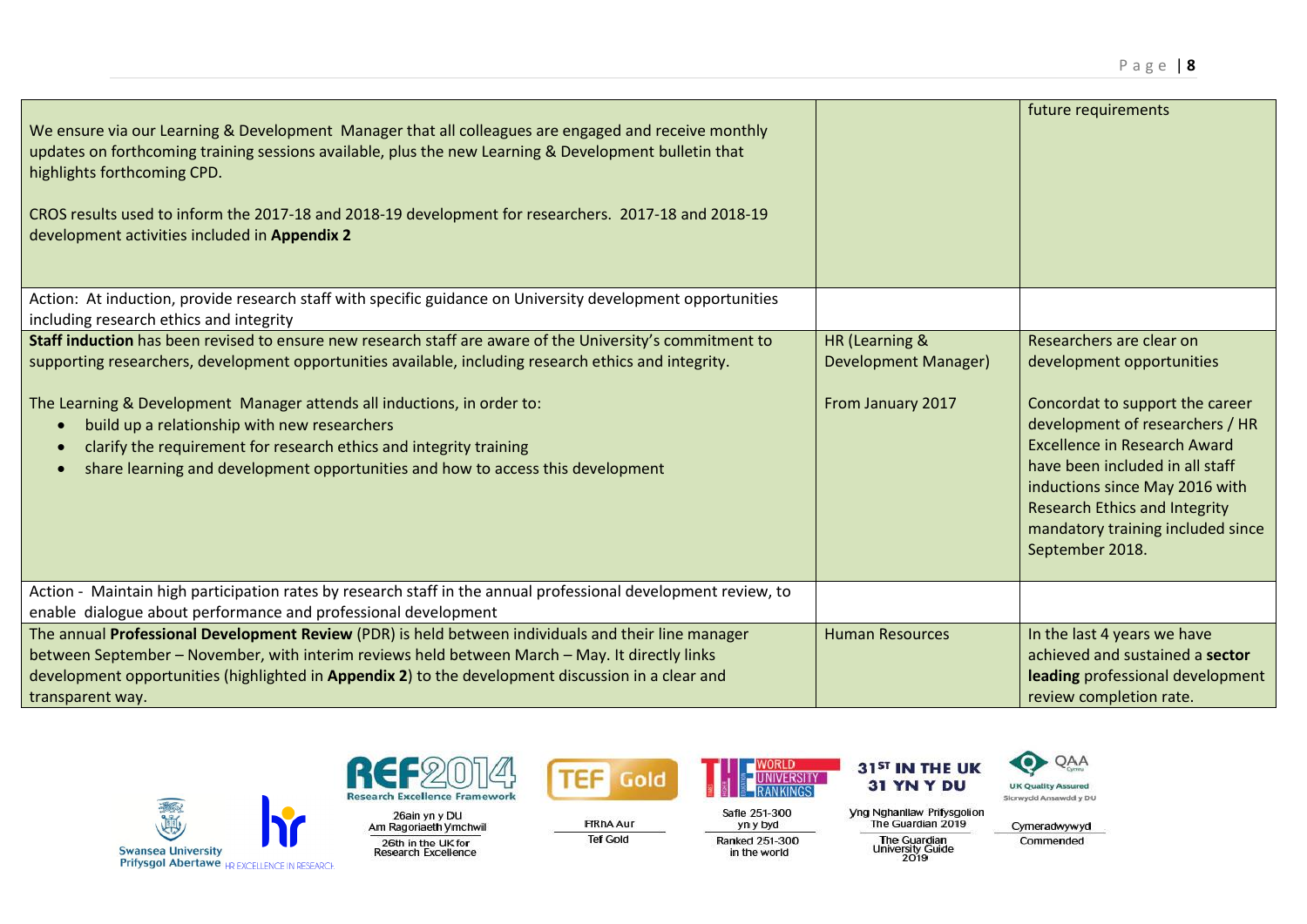| 62% of the above community rate their PDR as either useful or very useful, which is comparable to the national<br>average.<br>PIs at Swansea are slightly more confident in conducting appraisals at 72.65% than the national average of<br>70.06% (CROS, 2017) |                                                           | <b>Annual Review</b> ( $1^{st}$ September –<br>30 <sup>th</sup> November)<br>2016 - 99% eligible research staff<br>2017 - 100% eligible research<br>staff<br>2018 - 100% eligible research<br>staff |
|-----------------------------------------------------------------------------------------------------------------------------------------------------------------------------------------------------------------------------------------------------------------|-----------------------------------------------------------|-----------------------------------------------------------------------------------------------------------------------------------------------------------------------------------------------------|
| <b>D.</b> Researchers' Responsibilities                                                                                                                                                                                                                         |                                                           |                                                                                                                                                                                                     |
| <b>PRINCIPLE 5</b> Individual researchers share the responsibility for and need to pro-actively engage in their own personal and career development, and lifelong<br>learning.                                                                                  |                                                           |                                                                                                                                                                                                     |
| Action - Use of the CROS survey in 2017, with the emphasis on maintaining or improving the participation rates                                                                                                                                                  |                                                           |                                                                                                                                                                                                     |
| to ensure researcher views are available when planning provision                                                                                                                                                                                                |                                                           |                                                                                                                                                                                                     |
| 146 research staff completed CROS in 2017                                                                                                                                                                                                                       | RSWG / HR (Learning &<br>Development Manager)<br>Complete | University participation rates<br>(39%) are higher than the national<br>average of 24%.                                                                                                             |
| Action - Build network and support for research staff through representation on the reinvigorated RSWG.                                                                                                                                                         |                                                           |                                                                                                                                                                                                     |
| The RSWG have held 7 formal meetings:<br>14.9.16<br>29.11.16<br>28.2.17<br>23.6.17<br>11.1.18<br>15.2.18<br>• 19.9.18                                                                                                                                           | Complete                                                  | Regular meetings taking place and<br>researcher representation<br>maintained                                                                                                                        |





KI.

**FfRhAAur Tef Gold** 

**TEF** 



yn y byd Ranked 251-300 in the world



**Yng Nghanllaw Prifysgolion<br>The Guardian 2019** The Guardian<br>University Guide<br>2019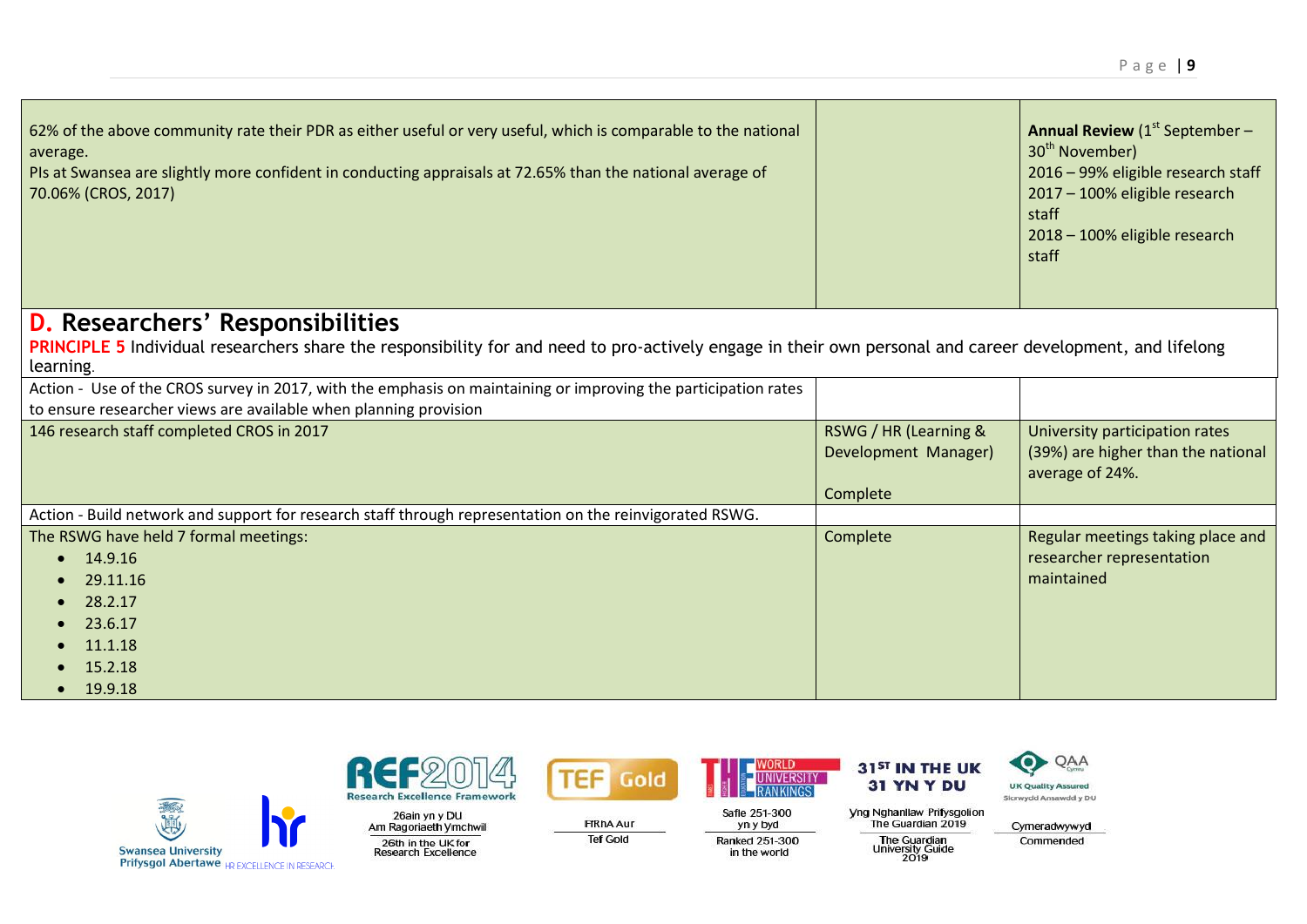| In addition we have a further 6 sub-committee meetings.                                                                             |                         |                                                                 |
|-------------------------------------------------------------------------------------------------------------------------------------|-------------------------|-----------------------------------------------------------------|
| Research Staff reps from the RSWG have networked across the disciplines.                                                            |                         |                                                                 |
| <b>E.</b> Diversity and Equality                                                                                                    |                         |                                                                 |
| PRINCIPLE 6 Diversity and equality must be promoted in all aspects of the recruitment and career management of researchers.         |                         |                                                                 |
| Action - Achievement of Athena Swan silver award April 2017.                                                                        |                         |                                                                 |
|                                                                                                                                     |                         |                                                                 |
| Swansea University has been formally recognised as the first Welsh University to achieve a Silver Athena SWAN                       | (HR) Head of Equality   | Award achieved                                                  |
| Charter award at University level for its commitment to promoting gender equality in the latest review round by                     |                         |                                                                 |
| the Equality Challenge Unit (ECU) - one of only 13 Universities in 2017 to hold a silver award.                                     |                         |                                                                 |
|                                                                                                                                     |                         |                                                                 |
| Biosciences achieved Bronze award in November 2018.                                                                                 |                         |                                                                 |
| School of Management submitted for Bronze Awards in November 2018.<br>90% CROS 2017 respondents believe Swansea is committed to E&D |                         |                                                                 |
|                                                                                                                                     |                         |                                                                 |
| Action - Review success rates by protected characteristic for research staff appointments.                                          |                         |                                                                 |
|                                                                                                                                     | <b>HR Equality Team</b> | The % success rate by gender for                                |
| Monitor University success rates for recruitment of researchers by gender                                                           |                         | research only staff is 12.94% for                               |
|                                                                                                                                     |                         | females and 9.02% for males                                     |
| 2015/16 - Success rate for female research staff 11.74%                                                                             |                         | (University totals; 2017-18)                                    |
| 2015/16 - Success rate for male research staff 9.79%                                                                                |                         |                                                                 |
|                                                                                                                                     | August 2018             | CROS survey data (2017) showed                                  |
| 2016/17 - Success rate for female research staff 10.61%                                                                             |                         | Swansea Researchers as more                                     |
| 2016/17 - Success rate for male research staff 9.22%                                                                                |                         | likely to believe that our<br>recruitment and selection process |
| 2017/18 - Success rate for female research staff 12.94%                                                                             |                         | is fair (67.36% compared to                                     |
| 2017/18 - Success rate for male research staff 9.02%                                                                                |                         | 65.44% nationally). This has                                    |
|                                                                                                                                     |                         | increased since the last CROS                                   |
|                                                                                                                                     |                         | survey (63.3%).                                                 |
| Action - Continue to champion equality initiatives beyond Athena SWAN by engaging in the Aurora programme                           |                         |                                                                 |







**FfRhAAur** 

**Tef Gold** 







**Yng Nghanllaw Prifysgolion<br>The Guardian 2019** Cymeradwywyd Commended

The Guardian<br>University Guide<br>2019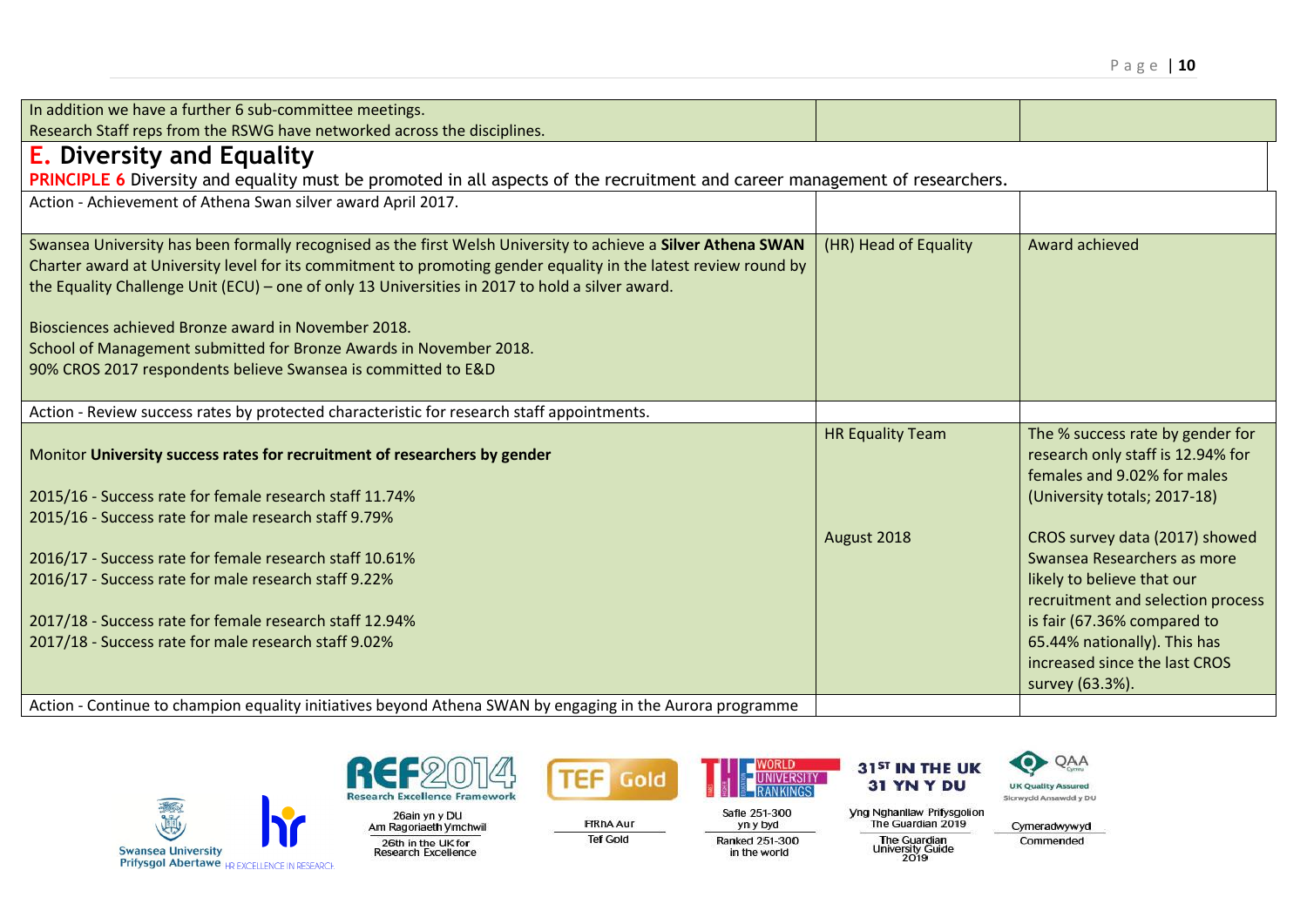| and Stonewall Equality Index                                                                                                                                                                                                                                                                                                                                                                                                                                     |                                                        |                                                                                                                                                                                                                                    |
|------------------------------------------------------------------------------------------------------------------------------------------------------------------------------------------------------------------------------------------------------------------------------------------------------------------------------------------------------------------------------------------------------------------------------------------------------------------|--------------------------------------------------------|------------------------------------------------------------------------------------------------------------------------------------------------------------------------------------------------------------------------------------|
| Stonewall Workplace Equality Index - Swansea University has been recognised as a Top 30 Employer for<br>lesbian, gay, bisexual, and transgender people, a Top Trans Employer, and a Highly Commended Network Group<br>(for the $2^{nd}$ year running).<br>The University has supported 18 members of staff (2017 and 2018) to participate in the Aurora Programme<br>designed to develop future leaders and to support more women to apply for leadership roles. | <b>Equality and Diversity</b><br>Committee<br>May 2018 | The University is placed 6 <sup>th</sup> in the<br>UK HE Sector in the Stonewall<br>Workplace Equality Index.<br>Four Research staff have been<br>supported to participate in the<br>Aurora Development Programme<br>2017 and 2018 |
| <b>F. Implementation and Review</b>                                                                                                                                                                                                                                                                                                                                                                                                                              |                                                        |                                                                                                                                                                                                                                    |
| PRINCIPLE 7 The sector and all stakeholders will undertake regular and collective review of their progress in strengthening the attractiveness and sustainability<br>of research careers in the UK.                                                                                                                                                                                                                                                              |                                                        |                                                                                                                                                                                                                                    |
| Action - Monitor issues relating to research staff through the Research Staff Working Group, chaired by a<br>member of the professoriate                                                                                                                                                                                                                                                                                                                         |                                                        |                                                                                                                                                                                                                                    |
| This working group is chaired Professor Perumal Nithiarasu, Deputy Head of College of Engineering, Director of<br>Research and Institutional Academic lead for Research Impact, and nominated by the Senior PVC Research.                                                                                                                                                                                                                                        | HR (Learning &<br><b>Development Manager)</b>          | RSWG meet at least twice a year<br>to review progress against action<br>plan                                                                                                                                                       |
| The representatives engage with new researchers and encourage networking and collaboration across the<br>Colleges.                                                                                                                                                                                                                                                                                                                                               | September 2018                                         |                                                                                                                                                                                                                                    |
| The representatives plus the Research Hub Managers receive a monthly report on new researcher staff in their<br>Colleges in order for them to make contact with them.                                                                                                                                                                                                                                                                                            |                                                        |                                                                                                                                                                                                                                    |
| Continuation of regular meetings of the RSWG - College reps continuing to provide feedback from colleagues.<br>The group reports to the Committee for Research & Innovation Strategy (CRIS)                                                                                                                                                                                                                                                                      |                                                        |                                                                                                                                                                                                                                    |
| Representation of RSWG comprises of:<br>Chair:- PVC - Research (or nominee) (Professor P Nithiarasu)<br><b>Director of Human Resources</b>                                                                                                                                                                                                                                                                                                                       |                                                        |                                                                                                                                                                                                                                    |







**FfRhAAur** 

**Tef Gold** 



Safle 251-300 yn y byd Ranked 251-300 in the world



**Yng Nghanllaw Prifysgolion<br>The Guardian 2019** The Guardian<br>University Guide<br>2019

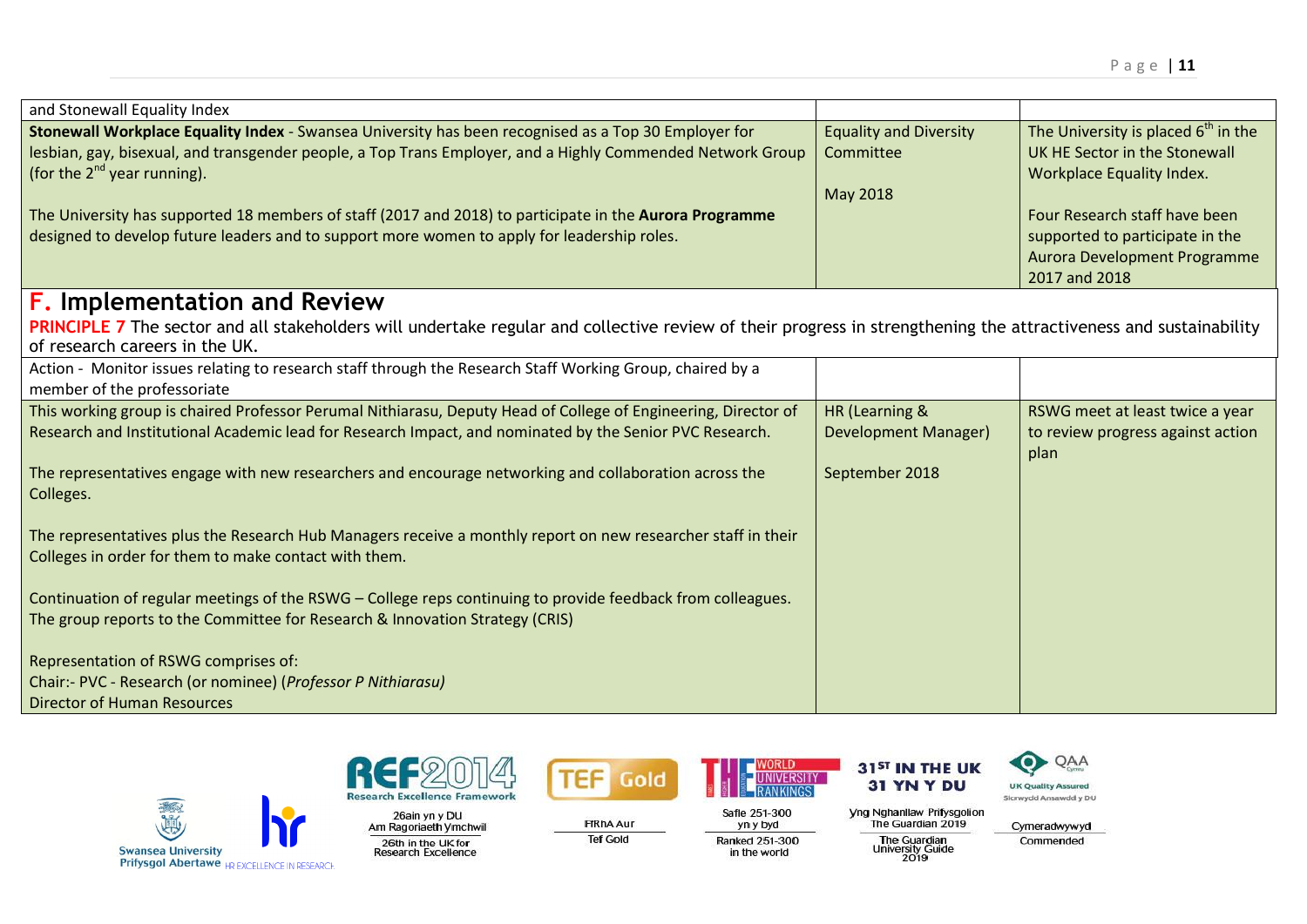| Head of Swansea Employability Academy (SEA)                                                                      |                             |                                        |
|------------------------------------------------------------------------------------------------------------------|-----------------------------|----------------------------------------|
| <b>Communications Officer REIS</b>                                                                               |                             |                                        |
| Learning & Development Manager                                                                                   |                             |                                        |
| Research Librarian                                                                                               |                             |                                        |
| <b>Recognition &amp; Reward Representative</b>                                                                   |                             |                                        |
| Recruitment & Selection Representative                                                                           |                             |                                        |
| <b>Equality &amp; Diversity Representative</b>                                                                   |                             |                                        |
| Minimum of two Researchers from each College (nominated by HOC)                                                  |                             |                                        |
| <b>Trade Union Representation</b>                                                                                |                             |                                        |
| Action - Use CROS and PIRLS data to inform our strategic support for Swansea researchers.                        |                             |                                        |
| CROS and PIRLS data used to inform:                                                                              | HR (Learning &              | <b>Measure: Success in maintaining</b> |
| Learning and Development Plan for 2018-19                                                                        | <b>Development Manager)</b> | 'HR Excellence in Research' award      |
| HR People Plan 2017/18                                                                                           |                             |                                        |
| HR Compliance Monitoring (e.g. fixed term / open ended contracts)                                                | December 2017               |                                        |
| The principles of the Concordat are built into policy and strategy, e.g. The revised Staff Development           |                             |                                        |
| Policy (P1718-241) sets out the following Key Principle: Appropriate support will be given to contract           |                             |                                        |
| research staff to enable them to develop their careers.                                                          |                             |                                        |
| University Response to the Community Consultation on the Review of the Concordat (National Review,               |                             |                                        |
| February 2018)                                                                                                   |                             |                                        |
| University Strategic Plan 2020 sets a commitment to deliver world class research, and in delivering this commits |                             |                                        |
| to providing support for early career researchers and in continuing to foster our world-leading research         |                             |                                        |
| community.                                                                                                       |                             |                                        |
|                                                                                                                  |                             |                                        |

Abbreviations: CRIS - Committee for Research and Innovation Strategy; CROS - Career Researchers Online Survey; ECR's - Early Career Researcher; PI - Principle Investigator; PIRLS -Principal Investigators and Research Leaders Survey; PGR – Postgraduate Research; PVCR – Pro Vice Chancellor for Research; HR – Human Resources; L&D – Learning and Development; HoD – Head of Department; ISS – Information Services & Systems; REIS Research, Engagement & Innovation Services; SEA – Swansea Employability Academy; HRER - HR Excellence in Research; RSWG – Research Staff Working Group







**FfRhA Aur** 

**Tef Gold** 



Safle 251-300 yn y byd Ranked 251-300 in the world



**Vng Nghanllaw Prifysgolion** The Guardian 2019 The Guardian<br>University Guide<br>2019



Cymeradwywyd

Commended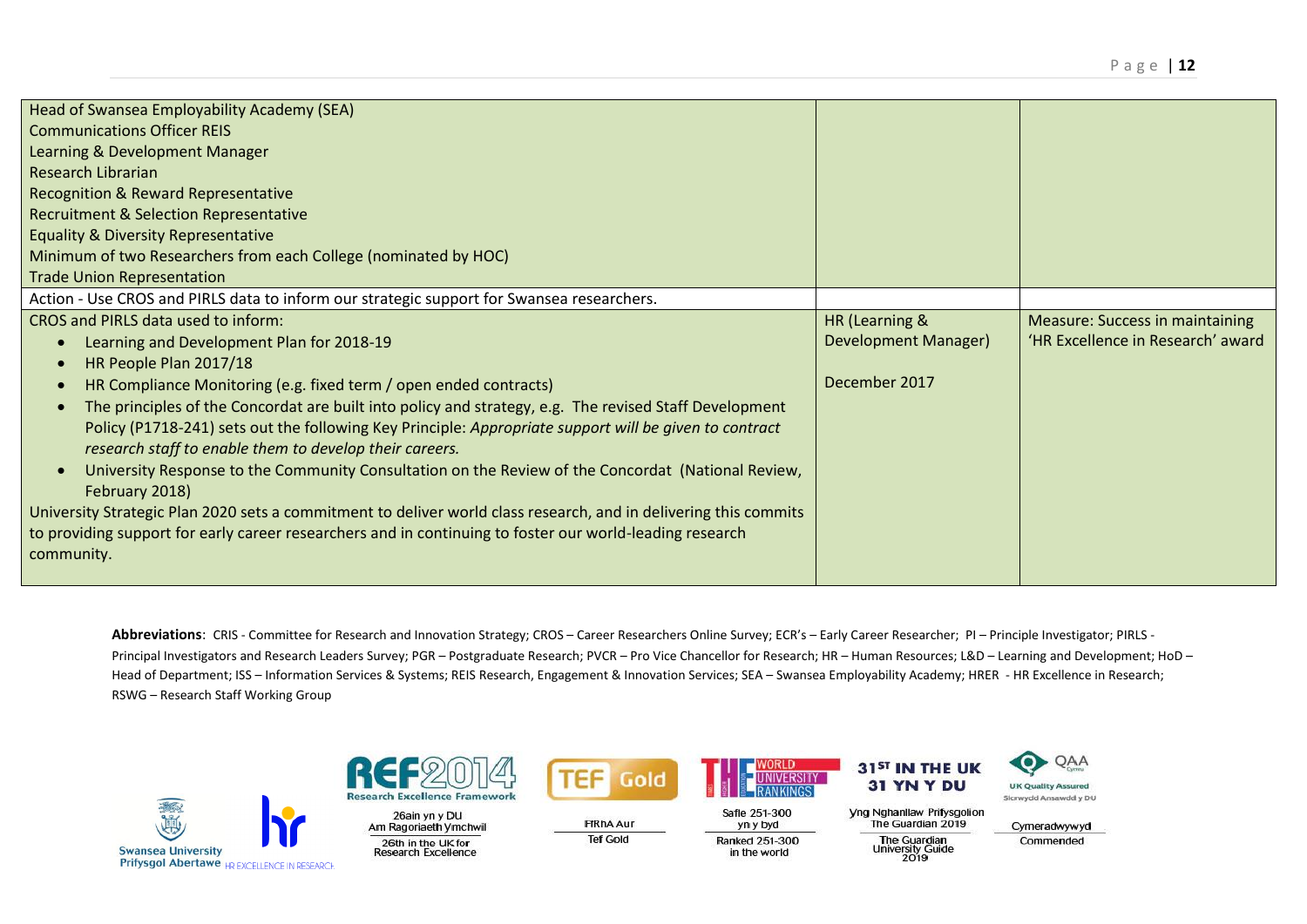## Appendix 1: Evidence in Support of Principle 1 (Action - We will include positive action statements where we identify under-representation of particular protected characteristics to attract the best research staff from a diverse pool of applicants).

#### Background

#### **Centre for Topological Data Analysis:**

The Centre for Topological Data Analysis is a new £3.5M initiative that is joint between Oxford, Swansea and Liverpool.

Modern science and technology generates data at an unprecedented rate. A major challenge is that this data is often complex, high dimensional, may include temporal and/or spatial information. The "shape" of the data can be and quantify it using standard machine learning or statistical techniques. For example, an image of blood vessels near a tumour looks very different than an image of healthy blood vessels; statistics alone cannot quantify analysis methods are required.

The focus of the work of this Centre is to study the shape of data, through the development of new mathematics and algorithms, and build on existing data science techniques in order to obtain and interpret the shape of dat enables the study of shapes is geometry and topology. The ability to quantify the shape of complicated objects is only possible with advanced mathematics and algorithms. The field known as topological data analysis (TDA), topology and geometry to study the shape of data. In particular, a method within TDA known as persistent homology, provides a summary of the shape of the data (e.g., features such as holes) at multiple scales. A key succes to provide robust results, even if the data are noisy. There are theoretical and computational challenges in the application of these algorithms to large scale, real-world data.

The aim of this Centre is to build on current persistent homology tools, extending it theoretically, computationally, and adapting it for practical applications. Our core team is composed of experts in pure and applied mat statisticians whose combined expertise covers cutting edge pure mathematics, mathematical modelling, algorithm design and data analysis. This core team will work closely with our collaborators in a range of scientific and

#### **Department of Mathematics:**

Mathematics was among the first academic departments to be established in Swansea, nearly one hundred years ago, and it remains among the most important. The Department of Mathematics is benefiting from the £31M Computatio including a state-of-the-art new facility at the Swansea University Bay Campus to which it will move with Computer Science in September 2018. In addition, through the Swansea Academy of Advanced Computing (SA2C), Computati Swansea are able to benefit from the resources provided by the £15 million WEFO-funded Supercomputing Wales project, which provides powerful, modern and versatile computational platforms, assistance of research software en expertise.

We value inclusivity and diversity. The College of Science holds an Athena SWAN Bronze departmental award and we are one of only 13 universities across the UK to hold a University-level Athena SWAN Silver award. The Univer and promoting equality and diversity in all of its practices and activities. We would particularly welcome applications from traditionally under-represented parts of the community, such as women, those from ethnic minoriti

#### Informal enquiries contact details and Further Information

For further information about the post, the Department, the College, or the University, contact Professor Biagio Lucini, Head of the Department of Mathematics on +44(0)1792 602284 or e-mail b.lucini@swansea.ac.uk

#### **Available documents**

AC02935 Research Officer JD Maths.docx









**FfRhAAur** 

**Tef Gold** 





31<sup>ST</sup> IN THE UK 31 YN Y DU



**Yng Nghanllaw Prifysgolion** The Guardian 2019 The Guardian

University Guide<br>2019

Sicrwydd Ansawdd y DU Cymeradwywyd

Commended



**Research Excellence**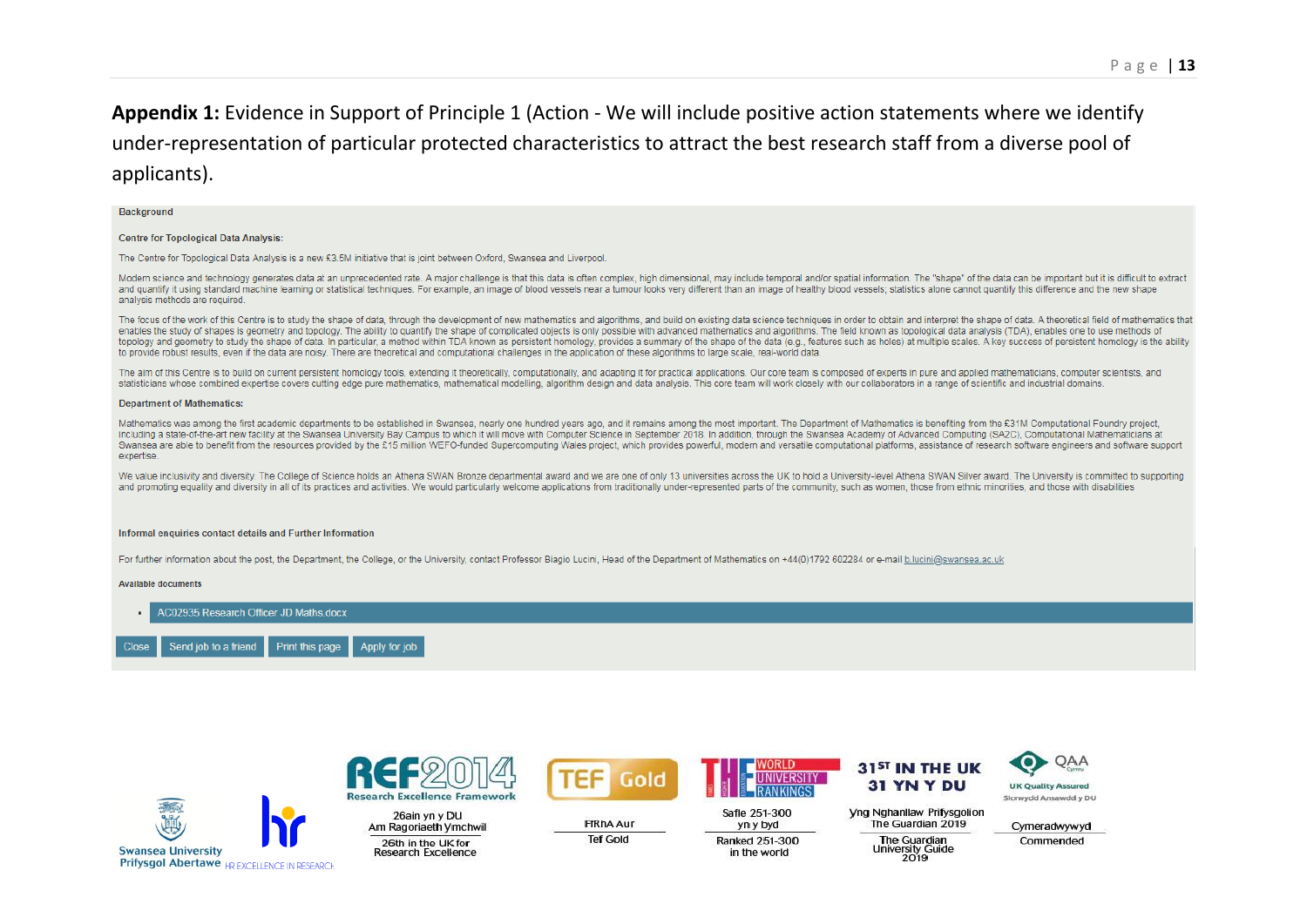### **Appendix 2: Research-related development**

- Avoiding Predatory Publishers
- Award Management System Training Workshop
- Bibliometrics: Does Your Research Count
- College Hub Overview & Feedback Session
- Commercialisation What can you do with your Research?
- Consultancy Working with External Partners
- EU Structural Funded Projects Information Session
- Finding and Applying for Research Funding
- How to Peer-Review Research Manuscripts for Journals
- Increasing the Quality of Research Bids
- Introducing E-Theses at Swansea University
- $\bullet$  Introduction to SCIVAL
- Introduction to Teaching Skills for Researchers
- Issues in PGR Supervision: "Inheriting" Students/Change of Supervisor
- Issues in PGR Supervision: Giving Constructive Feedback
- Issues in PGR Supervision: Managing Expectations and Performance
- Making the Most of the Media: Build Your Confidence and Promote Your (and the University's) Work
- Managing Health and Safety in Research
- Managing Your Publication Profile: RIS, CRONFA, and Open Access
- Maximising the IMPACT of your research
- More than just a Press Release: Getting your Research in the Media
- N.Vivo
- Online PGR Student Progression System
- PGR Supervision at Swansea University
- Pitch perfect
- Presentation Skills for Conferences
- Protecting your Intellectual Property
- Public Engagement and Pathways to Impact
- Publish or perish
- REIS Induction session for new staff & those unfamiliar with our services
- Successful Delivery of a Funded Research Project
- Using Altmetrics to explore research impact
- Using Social Media to maximise the IMPACT of your research
- Welsh Crucible
- Research Integrity On-line Training: Arts and Humanities
- Research Integrity On-line Training: Biomedical Sciences
- Research Integrity On-line Training: Engineering and Technology
- Research Integrity On-line Training: Natural and Physical Sciences
- Research Integrity On-line Training: Social and Behavioural Sciences
- Human Tissue Act Training







**FfRhA Aur** 

**Tef Gold** 



yn y byd Ranked 251-300 in the world



**Yng Nghanllaw Prifysgolion** The Guardian 2019

The Guardian<br>University Guide<br>2019

31<sup>ST</sup> IN THE UK

31 YN Y DU

Sicrwydd Ansawdd y DU Cymeradwywyd

Commended